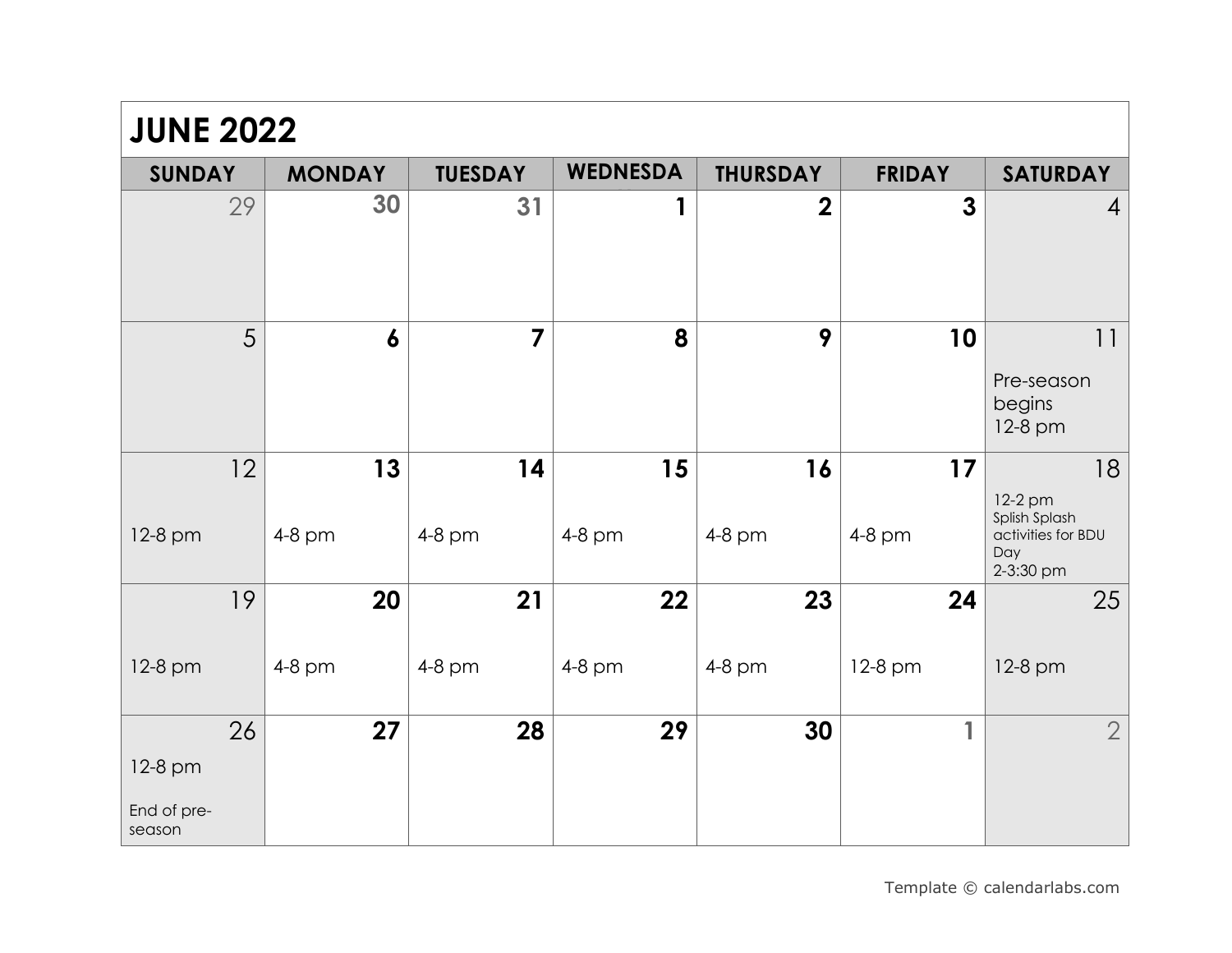| <b>JULY 2022</b>      |                                          |                           |                                                 |                        |                                      |                                                                  |  |
|-----------------------|------------------------------------------|---------------------------|-------------------------------------------------|------------------------|--------------------------------------|------------------------------------------------------------------|--|
| <b>SUNDAY</b>         | <b>MONDAY</b>                            | <b>TUESDAY</b>            | <b>WEDNESDA</b>                                 | <b>THURSDAY</b>        | <b>FRIDAY</b>                        | <b>SATURDAY</b>                                                  |  |
| 26                    | 27                                       | 28                        | 29                                              | 30                     |                                      | $\overline{2}$                                                   |  |
| End of Pre-<br>season | Programs begin<br>See daily<br>schedule  | Water polo<br>games begin | <b>BDAC BYE</b><br>Time trials and<br>pep rally |                        | Canada Day                           |                                                                  |  |
| 3                     | 4                                        | 5                         | 6                                               | $\overline{7}$         | 8                                    | 9                                                                |  |
| Diving meets<br>begin |                                          |                           | <b>BDAC</b> @ PVPC<br>6 pm swim<br>meet         | Space theme<br>day     | MOVIE NIGHT<br>Back to the<br>Future |                                                                  |  |
| 10                    | 11                                       | 12                        | 13                                              | 14                     | 15                                   | 16                                                               |  |
|                       |                                          |                           | PIN @ BDAC<br>6 pm swim meet                    | Crazy Hat Day          | Carnival                             | ATOM (10 and<br>under) water polo<br>tournament@<br><b>DIXIE</b> |  |
| 17                    | 18                                       | 19                        | <b>20</b>                                       | 21                     | 22                                   | 23                                                               |  |
|                       |                                          |                           | <b>DIXIE @ BDAC</b><br>6 pm swim meet           | Wild West theme<br>day |                                      |                                                                  |  |
| 24                    | 25                                       | 26                        | 27                                              | 28                     | 29                                   | 30                                                               |  |
|                       | <b>FEED THE</b><br><b>LIFEGUARD WEEK</b> |                           | <b>BDAC</b> @ RPRA<br>6 pm swim meet            |                        | <b>BDAC's Got</b><br>Talent          |                                                                  |  |
| 31                    | 1                                        | $\overline{2}$            | 3                                               | 4                      | 5                                    | $\overline{6}$                                                   |  |
|                       |                                          |                           |                                                 |                        |                                      |                                                                  |  |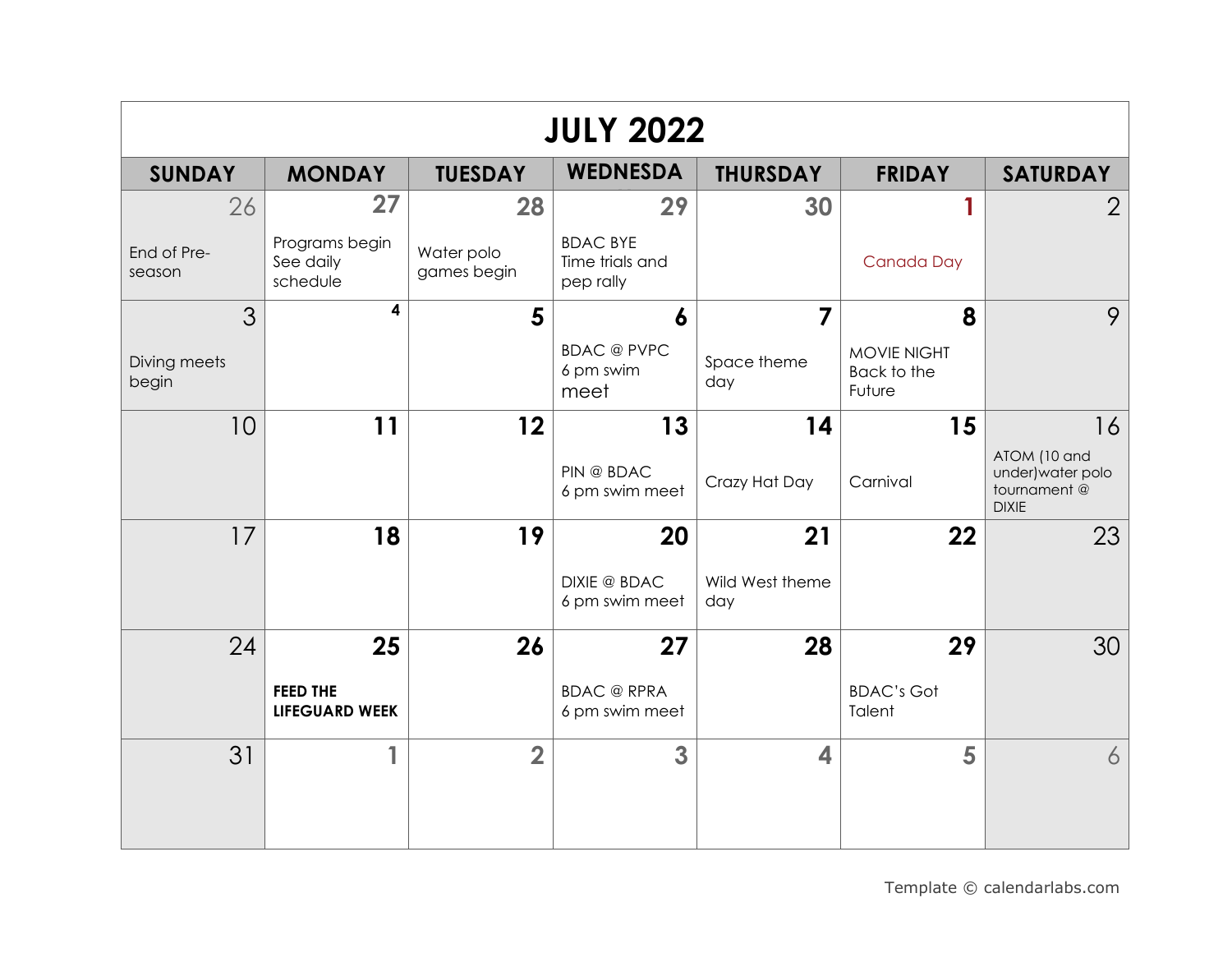| <b>AUGUST 2022</b>  |                                     |                              |                                       |                                               |                                                        |                                                              |  |
|---------------------|-------------------------------------|------------------------------|---------------------------------------|-----------------------------------------------|--------------------------------------------------------|--------------------------------------------------------------|--|
| <b>SUNDAY</b>       | <b>MONDAY</b>                       | <b>TUESDAY</b>               | <b>WEDNESDA</b>                       | <b>THURSDAY</b>                               | <b>FRIDAY</b>                                          | <b>SATURDAY</b>                                              |  |
| 31                  | 1                                   | $\overline{2}$               | 3                                     | 4                                             | 5                                                      | 6                                                            |  |
|                     | <b>Summer Divers</b><br>meet @ PVPC |                              | <b>WLRC</b> @ BDAC<br>6 pm swim meet  | Pirates theme<br>day                          | SWIM-A-THON                                            | Bantam (12 and<br>under) water<br>polo<br>tournament@<br>VAL |  |
| 7                   | 8                                   | 9                            | 10                                    | 11                                            | 12                                                     | 13                                                           |  |
|                     |                                     | Cadet water                  |                                       | <b>PJs and Pancakes</b>                       |                                                        |                                                              |  |
|                     |                                     | polo finals @<br><b>BEAU</b> | <b>BDAC @ SENVL</b><br>6 pm swim meet | Summer synchro<br>competition@<br>BHILL 12 pm | <b>JUVENILE</b> water<br>polo finals @<br><b>CEDAR</b> | <b>SECTION C Finals</b><br>@ PIN                             |  |
| 14                  | 15                                  | 16                           | 17                                    | 18                                            | 19                                                     | 20                                                           |  |
|                     |                                     | JR and SR solo               |                                       | Safari theme day                              |                                                        | ALPS FINALS @<br><b>BDAC</b>                                 |  |
|                     |                                     | and duet<br>synchro @ WAC    |                                       | Synchro teams<br>competition @ VIK            | Programs end                                           | Pool closed-<br>members may<br>swim at Beau<br>today         |  |
| 21                  | 22                                  | 23                           | 24                                    | 25                                            | 26                                                     | 27                                                           |  |
| 12-5 pm             | Post Season                         |                              |                                       |                                               |                                                        |                                                              |  |
| <b>AWARDS NIGHT</b> | begins                              | 4-8 pm                       | 4-8 pm                                | $4-8$ pm                                      | $4-8$ pm                                               | 12-8 pm                                                      |  |
|                     | 4-8 pm                              |                              |                                       |                                               |                                                        |                                                              |  |
| 28                  | 29                                  | 30                           | 31                                    | 1                                             | $\overline{2}$                                         | 3 <sup>1</sup>                                               |  |
|                     |                                     |                              |                                       |                                               |                                                        |                                                              |  |
|                     |                                     |                              |                                       |                                               |                                                        |                                                              |  |
|                     |                                     |                              |                                       |                                               |                                                        |                                                              |  |